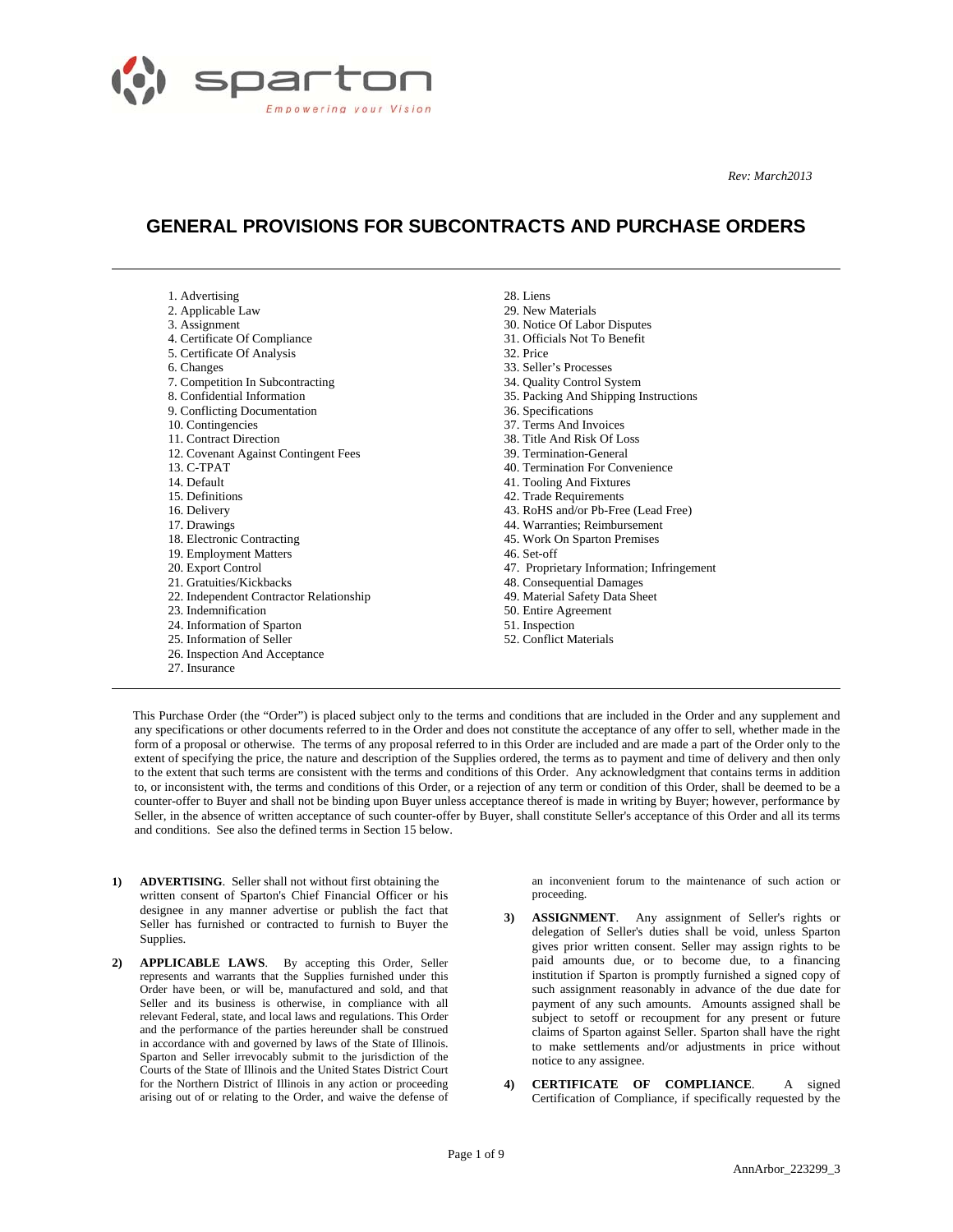

Buyer, shall accompany each lot shipment to Sparton. Certifications of Compliance must be furnished with each shipment regardless of board specifications for each datecoded lot of boards. The signed certificate should show: Part and/or drawing number; description; revision level; date code; Order and/or contract number; and quantity. Seller shall maintain lot traceability for all Supplies on each Order and contract. Packing slips shall reference traceability number or batch number.

- **5) CERTIFICATE OF ANALYSIS**. Sellers and all suppliers shall maintain a copy of the Certificate of Analysis to certify the characteristics of the raw material used to manufacture the Supplies. Sellers and all suppliers shall periodically validate raw material test reports from their raw material suppliers. Such records shall be made available by Seller to Buyer upon reasonable request.
- **6) CHANGES**. Changes require prior written approval from Sparton, including changes to quality system, product design, product, inspection, testing or other processes or production equipment. If the Seller's part number is used as the specification, then all changes to the product, including changes in the revision level or the Seller's part number shall be approved in writing by the Buyer prior to shipment. Buyer may at any time, by a written notice to Seller, and without notice to sureties, if any, make changes, within the general scope of this Order, in any one or more of the following:
	- a) Drawings, designs, or specifications, where the Supplies to be furnished are to be specially manufactured for Buyer in accordance therewith;
	- b) Method of shipment or packing; and
	- c) Place of delivery.

If any such change causes an increase or a decrease in the cost of, or the time required, for the performance of any part of the work under this Order, whether changed or not changed by any such notice, an equitable adjustment shall be made in the Order price or the delivery schedule, or both as determined by Buyer, and this Order shall be modified in writing accordingly. Any claim by Seller for adjustment hereunder must be asserted within 30 days from the date of receipt by Seller of the notification of change; provided, however, that Buyer, if it decides that the facts justify such action, may receive and act upon any such claim asserted at any time before final payment under this Order. Where the cost of property made obsolete or excess as a result of a change is included in Seller's claim for adjustment, Buyer shall have the right to prescribe the manner of disposition of such property. If Seller's part number is used as the specification, then all changes to Supplies, including changes in the revision level or Seller's part number shall be approved in writing by Buyer before shipment.

- **7) COMPETITION IN SUBCONTRACTING**. Seller shall select subcontracts (including suppliers) on a competitive price basis to the maximum practical extent, consistent with the objectives and requirements of the Order.
- **8) CONFIDENTIAL INFORMATION**. Seller will not supply or disclose any information regarding this Order, Supplies, equipment or material of the model or kind referred to in any of the specifications, plans, or papers accompanying the Order or incorporate in other articles special features of design or construction peculiar to the articles specified in the Order, without specific authority of the government (with notice to Sparton) and/or Sparton's Chief Financial Officer or his designee in each case. If the Order indicates that it pertains to matters of a secret, confidential, or restricted

nature, Seller shall not disclose information relating to the Order except to those persons, groups of persons, or classes of persons designated by a duly authorized representative of the Government and Sparton's Chief Financial Officer.

- **9) CONFLICTING DOCUMENTATION.** Any conflicts in documentation, purchase orders, and/or drawings must be presented to Sparton before manufacturing and be resolved and approved, in writing, by the Buyer.
- **10) CONTINGENCIES**. Buyer reserves the right at its option either to suspend shipment of materials covered by this Order or to cancel this Order in whole or in part, at any time where such suspension or cancellation is caused by or reasonably results from Government orders or other requirements, embargoes, acts of the civil or military authorities, acts of the public enemy, inability to secure transportation facilities, strikes, differences with workmen, accidents at Buyer's works, or other contingencies whether similar or dissimilar to the foregoing enumeration, beyond Buyer's control.

### **11) CONTRACT DIRECTION**

- a) Only the Buyer has authority to make changes in or amendments to this Order. Changes and amendments must be in writing.
- b) Sparton engineering and technical personnel may from time to time render assistance or give technical advice or discuss or effect an exchange of information with Seller 's personnel concerning the work hereunder. No such action shall be deemed to be a change under the "Changes" clause of this Order and shall not be the basis for equitable adjustment.
- c) Except as otherwise provided herein, all notices to be furnished by the Seller shall be sent to the Buyer at the address printed on the face of the Order.
- **12) COVENANT AGAINST CONTINGENT FEES**. Seller warrants that no person or selling agency has been employed or retained to solicit or secure this Order upon an agreement or understanding for a commission, percentage, brokerage, or contingent fee, other than a customary sales representative. For breach or violation of this warranty, Buyer shall have the right to annul this Order without liability or in its discretion to deduct from the Order price or consideration, or otherwise recover the full amount of such commission, percentage, brokerage, or contingent fee.
- **13) C-TPAT**. Buyer supports the U. S. Custom and Border Protection (CBP) Customs-Trade Partnership Against Terrorism (C-TPAT) program. The C- TPAT program is a joint effort between CBP and the trade community to reduce the threat of terrorism by means of protecting the integrity of cargo imported into the United States. Seller acknowledges and agrees support of C-TPAT is critical to the realization of Buyer's objectives and to the cooperative endeavor between U.S importers and CBP. Buyer requires foreign suppliers of imported goods to scrutinize and, where necessary, develop sufficient security measures within their own supply chain. To the extent that Seller is a foreign supplier of imported goods, it agrees to scrutinize, based on risk, appropriate security measures to be implemented and maintained throughout the supply chain, including out-sources or contracted elements of the supply chain, such as transportation, conveyance, warehouse, broker, consolidator or other elements. Seller agrees to work with these business partners to ensure that pertinent security measures are in place and adhered to and, where necessary, develop sufficient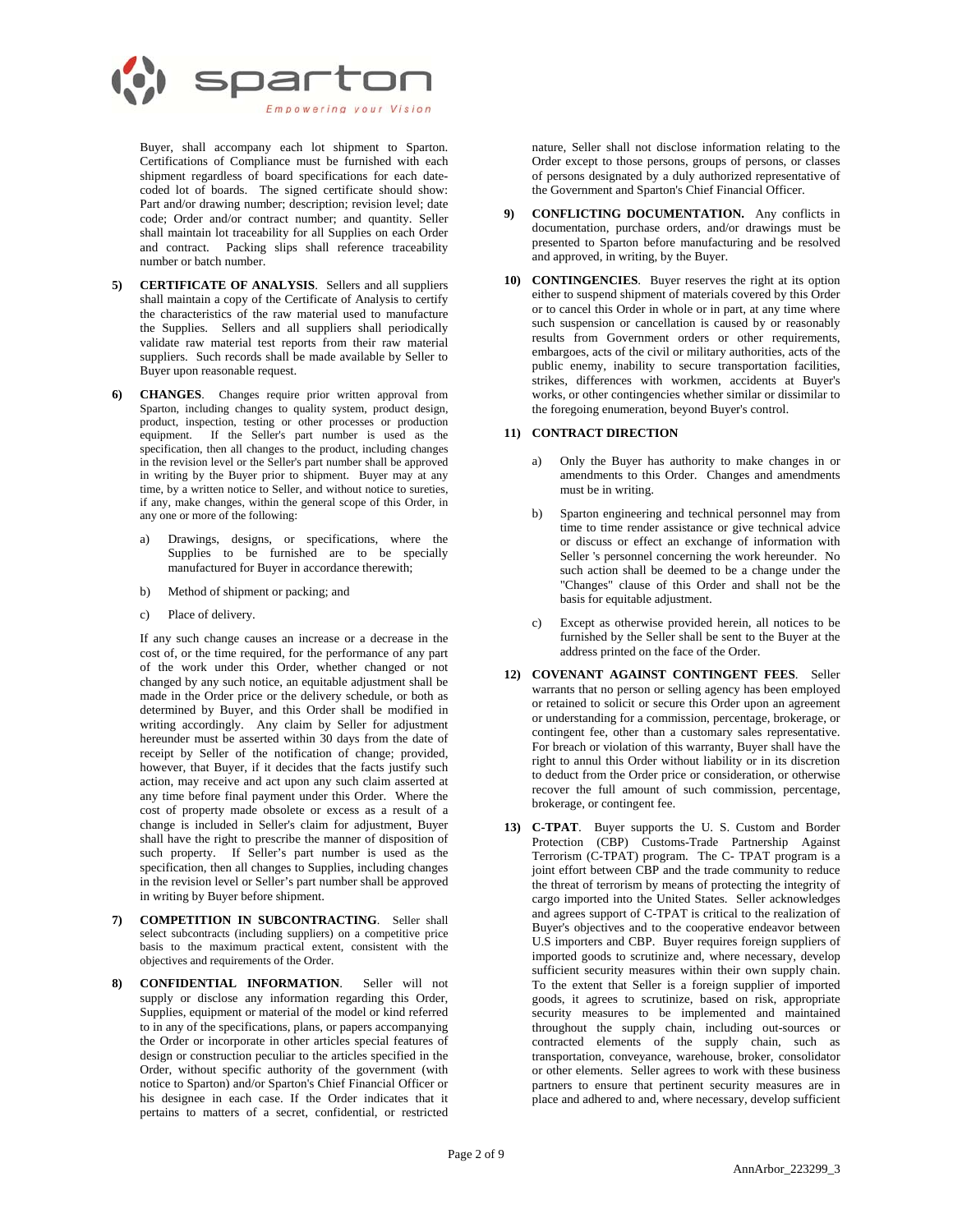

security measures with its own supply chain. More information about C-TPAT can be found at www.cbp.gov. If Seller will be importer of record for any items required to fulfill this Order, Seller shall be a certified member of the C-TPAT initiative. If Seller fails to maintain its C-TPAT certified member status, any delays or failure to perform based on Seller's inability to obtain imported goods due to U.S. Customs requirements shall not be considered an excusable default under Section 14(c).

## **14) DEFAULT.**

- a) Buyer may, subject to the provisions of paragraph c) below, by written notice of default to Seller, terminate the whole or any part of this Order in any one of the following circumstances:
	- (i) If Seller fails to make delivery of the supplies or to perform the services within the time specified herein or any extension thereof; or
	- (ii) If Seller fails to perform any of the other provisions of this Order, or so fails to make progress as to endanger performance of this Order in accordance with its terms, and in either of these two circumstances does not cure such failure within a period of 10 days (or such longer period as Buyer may authorize in writing) after receipt from Buyer specifying such failure.
- b) In the event Buyer terminates this Order in whole or in part as provided in Section 14(c), Buyer may procure, upon such terms and in such manner as Buyer may deem appropriate, goods, supplies or services similar to those so terminated, and Seller shall be liable to Buyer for any costs to Buyer for such similar goods, supplies or services; provided, that Seller shall continue the performance of this Order to the extent not terminated under the provisions of this clause
- c) Except with respect to defaults of subcontractors, Seller shall not be liable for excess costs to Buyer for goods, materials or services if the failure to perform the Order arises out of causes beyond the control and without the fault or negligence of Seller. Such causes include acts of God or of the public enemy, acts of the Government in either its sovereign or contractual capacity, fires, floods, epidemics, quarantine restrictions, strikes, and freight embargoes, but in every case the failure to perform must be beyond the control and without the fault or negligence of Seller. If the failure to perform is caused by the default of a subcontractor, and if such default arises from causes beyond the control of both Seller and the subcontractor or Seller, and without the fault or negligence of either of them, Seller shall not be liable for any excess costs to Buyer for goods, services or supplies for failure to perform, unless the goods, supplies or services to be furnished by the subcontractor were obtainable from other sources in sufficient time to permit Seller to meet the required delivery schedule.
- d) If this Order is terminated (in whole or in part) as provided in paragraph a) of this clause, Buyer, in addition to any other rights provided in this clause, may require Seller to transfer title and deliver to Buyer, in the manner and to the extent directed by Buyer, (i) any completed supplies, goods or materials, and (ii) such partially completed supplies and materials, parts, tools, dies, jigs, fixtures, plans, drawings, information, and contract rights (hereinafter called "manufacturing

materials") as Seller has specifically produced or specifically acquired for the performance of such part of this Order as has been terminated; and Seller shall, upon direction of Buyer, protect and preserve property in the possession of Seller in which Buyer has an interest. Payment for manufacturing materials delivered to and accepted by the Buyer shall be at the contract price. Payment for manufacturing materials delivered to and accepted by Buyer and for the protection and preservation of property shall be in an amount agreed upon by Seller and Buyer; failure to agree to such amount shall be a dispute concerning a question of fact. Buyer may withhold from amounts otherwise due Seller for such manufacturing materials such sum as Buyer determines to be necessary to protect Buyer against loss because of outstanding liens or claims of or from lien holders.

- e) If, after notice of termination of this Order under the provisions of Section 14(a), it is determined for any reason that Seller was not in default under the provisions of Section 14(a), or that the default was excusable under the provisions of Section 14(c), the rights and obligations of the parties shall, if the Order contains a clause providing for termination for convenience of Buyer, be the same as if the notice of termination had been issued pursuant to such clause. If, after notice of termination of this Order under the provisions of Section 14(a), it is determined for any reason that Seller was not in default under the provisions of this clause, and if the Order does not contain a clause providing for termination for convenience of Buyer, the contract shall be equitably adjusted to provide for such termination and the contract modified accordingly,
- The rights and remedies of Buyer provided in this clause shall not be exclusive and are in addition to any other rights and remedies provided by law or under this Order.
- g) As used in paragraph (c) of this clause, the terms "subcontractor" and "subcontractors" mean subcontractor(s) at any tier.
- **15) DEFINITIONS**. For purposes of this Order, and unless otherwise indicated, the following terms have the meanings as set forth below:
	- a) Buyer Authorized Procurement Representative of Sparton Corporation or any of its Wholly-Owned Subsidiaries, on Sparton's behalf. For clarity, any reference to Buyer shall be deemed a reference to Sparton
	- b) Government The United States of America.
	- c) Seller The legal entity who executes this subcontract agreement.
	- d) Sparton Sparton Corporation or any of its whollyowned subsidiaries.
	- e) Supplies or supplies Means, without limitation, and as applicable, services, raw materials, components, parts, intermediate assemblies, and products supplied hereunder.
- **16) DELIVERY**. Each package must be numbered and labeled with Buyer's Order number, stock number, contents, and weight. An itemized packing slip must be placed in each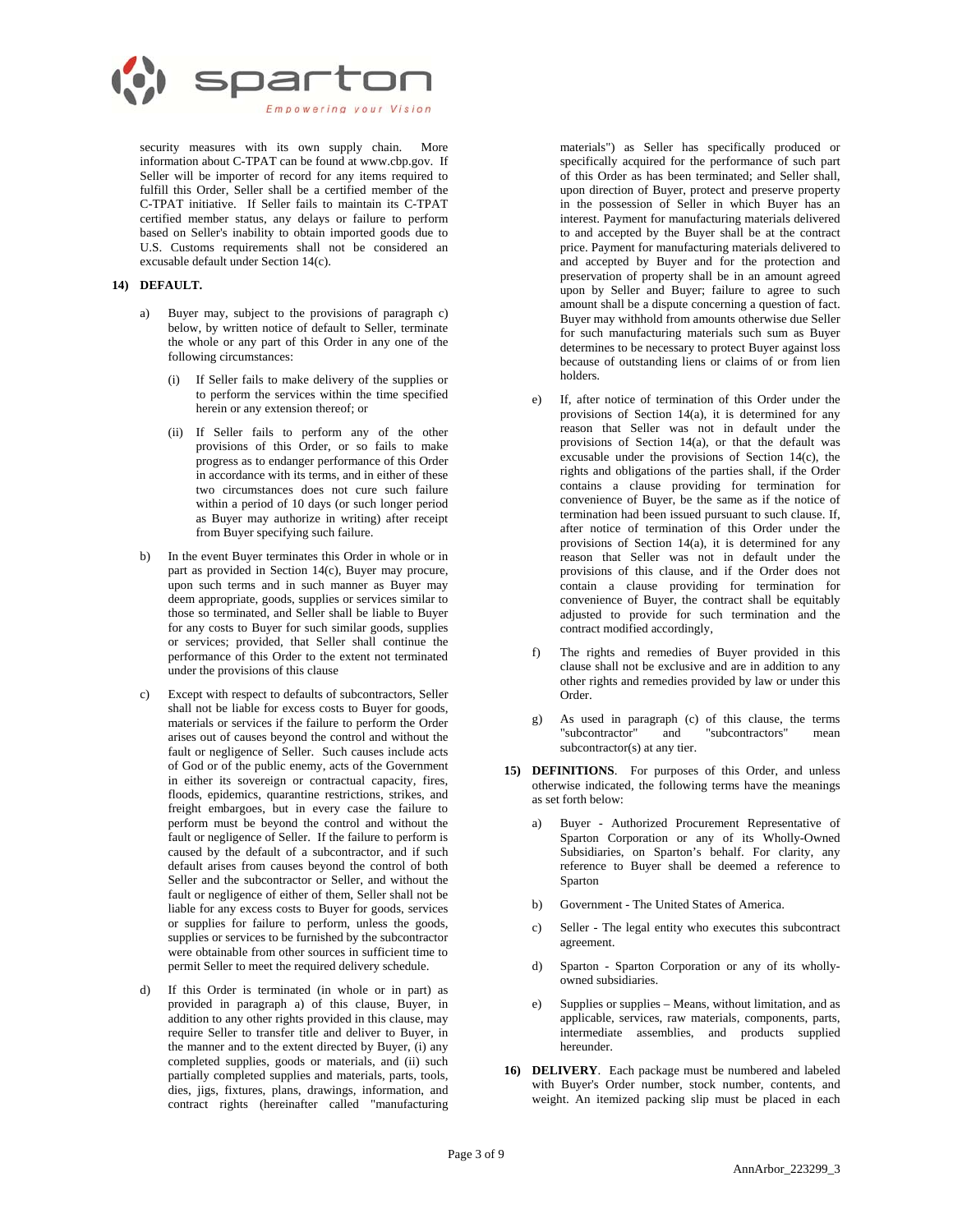

package. Each delivery must be accompanied by a packing slip specifying the exact quantity and the description of the delivery. Each packing slip shall bear Buyer's Order number. If indicated on the Order that Supplies are F.O.B. delivery, all delivery costs shall be paid in advance by Seller. If indicated on the Order that Supplies are F.O.B. shipping point, costs shall be as agreed with Buyer and in the Order and shall be separately listed on the applicable invoice. Buyer's count or weight shall be final and conclusive on shipments not accompanied by packing lists. Seller shall report immediately any delay in shipment and any actual or potential labor dispute that is delaying or threatens to delay shipment. Material must be delivered within the time stated in this Order, time being of the essence thereof. Buyer also reserves the right to refuse, or to return at Seller's risk and expense, shipments made in advance of the schedule of deliveries appearing on the face of the Order or as later mutually agreed upon.

- **17) DRAWINGS**. Buyer retains all rights in designs, drawings, specifications, and other data or papers furnished by Seller in connection with this Order. To the extent directed by Buyer, upon completion of the work Seller shall promptly return to Buyer all designs, drawings, specifications, and other data or papers furnished by Buyer, together with all copies or reprints, and Seller shall thereafter make no further use either directly or indirectly of any thereof, of any information derived therefrom, without Buyer's prior written consent. When applicable, Seller will manufacture per customer partdrawing number and revision letter. Placement of this Order obligates Seller to comply with the requirements of process specifications when called out in drawing notes or otherwise.
- **18) ELECTRONIC CONTRACTING**. The parties agree that if this Order is transmitted electronically neither party shall contest the validity of this Order, or any acknowledgement thereof, on the basis that this Order or acknowledgement contains an electronic signature.
- **19) EMPLOYMENT MATTERS**. Seller shall comply with all laws, rules and regulations regarding employment or engagement of employees and/or contractors, as applicable. Further, Seller shall not engage any illegal immigrants or aliens.
- **20) EXPORT CONTROL**. Export of information contained herein, which includes release to foreign nationals within the United States, without first obtaining approval or license from the Department of State for items controlled by the International Traffic in Arms Regulations (ITARS), or the Department of Commerce for items controlled by the Export Administration Regulations (EAR), is strictly prohibited. Seller shall immediately notify the Buyer if Seller is listed in any Denied Parties List, similar lists, or if Seller's export privileges are otherwise denied, suspended, or revoked in whole or in part, by any Government entity or agency.
- **21) GRATUITIES/KICKBACKS**. Seller shall abide by the terms of the Foreign Corporate Practices Ac, as applicable. No gratuities (in the form of entertainment, gifts, or otherwise) or kickbacks shall be offered or given by Seller, to any employee of Sparton for the purpose of obtaining or rewarding favorable treatment as a supplier.
- **22) INDEPENDENT CONTRACTOR RELATIONSHIP**. Seller is an independent contractor in all of its operations and activities hereunder. The employees or contractors used by Seller to perform under this Order shall be Seller's employees exclusively without any relation whatsoever to Sparton.
- **23) INDEMNIFICATION**. Seller shall indemnify and hold Sparton, its directors, officers, employees and agents harmless from any losses, claims, liabilities, damages (including special, consequential, exemplary and punitive), costs, charges and expenses, including reasonable attorneys' fees, incurred by Sparton or asserted against Sparton or related in any way or arising in any way from (a) breach of Seller's representations and warranties or covenants, (b) performance under this Order, (c) violation of any law, ordinance, rule or regulation or Government order, (d) recalls, replacements or refunds due to failure to conform. Seller's indemnification obligations apply to all claims, whether arising in tort, negligence, contract, warranty, strict liability or otherwise. The obligations of Seller hereunder survive the cancellation or termination of this Order.
- **24) INFORMATION OF SPARTON**. Information provided by Sparton to Seller remains the property of Sparton. Seller agrees to comply with all proprietary information markings and restrictive legends applied by Sparton or its customer to anything provided hereunder to Seller. Seller agrees not to use any Sparton or customer to provided information for any purpose except to perform this Order and agrees not to disclose such information to third parties without the prior written consent of Sparton.
- **25) INFORMATION OF SELLER**. Seller shall not provide any proprietary information to Sparton without prior execution of a proprietary information agreement by the parties.

# **26) INSPECTION AND ACCEPTANCE**

- All supplies shall be subject to inspection and test by Sparton to the extent practicable at all times and places, including the period of manufacture, and in any event before acceptance, without additional charge.
- Seller shall notify Buyer of nonconforming Supplies and make arrangements for approval of nonconforming material prior to shipment Seller shall provide right of access by Sparton, its customer, and regulatory authorities to all facilities involved in the Order and to all applicable records. Seller shall flow down to subtier suppliers such requirements.
- In case any Supplies or lots are defective in material or workmanship or otherwise not in conformity with the requirements of this Order, Buyer shall have the right either to reject them (with or without instructions as to their disposition) or to require their correction or replacement. Supplies or lots that have been rejected or required to be corrected or replaced shall be removed, or, if permitted or required by Buyer, corrected in place by and at the expense of Seller promptly after notice, and shall not thereafter be tendered for acceptance unless the former rejection or requirement of correction or replacement is disclosed. If Seller fails promptly to remove such Supplies or lots that are required to be removed, or promptly to replace or correct such Supplies or lots, Buyer may either (i) by contract or otherwise replace or correct such supplies and charge to Seller the total cost, or (ii) terminate this Order for default. Unless Seller corrects or replaces such Supplies within the specified time, or, if there is no specified time, within a reasonable time, Buyer may require the delivery of such Supplies at a reduction in price that is equitable under the total cost incurred by Buyer by the circumstances caused by Seller's actions. Failure to agree to such reduction of price shall be a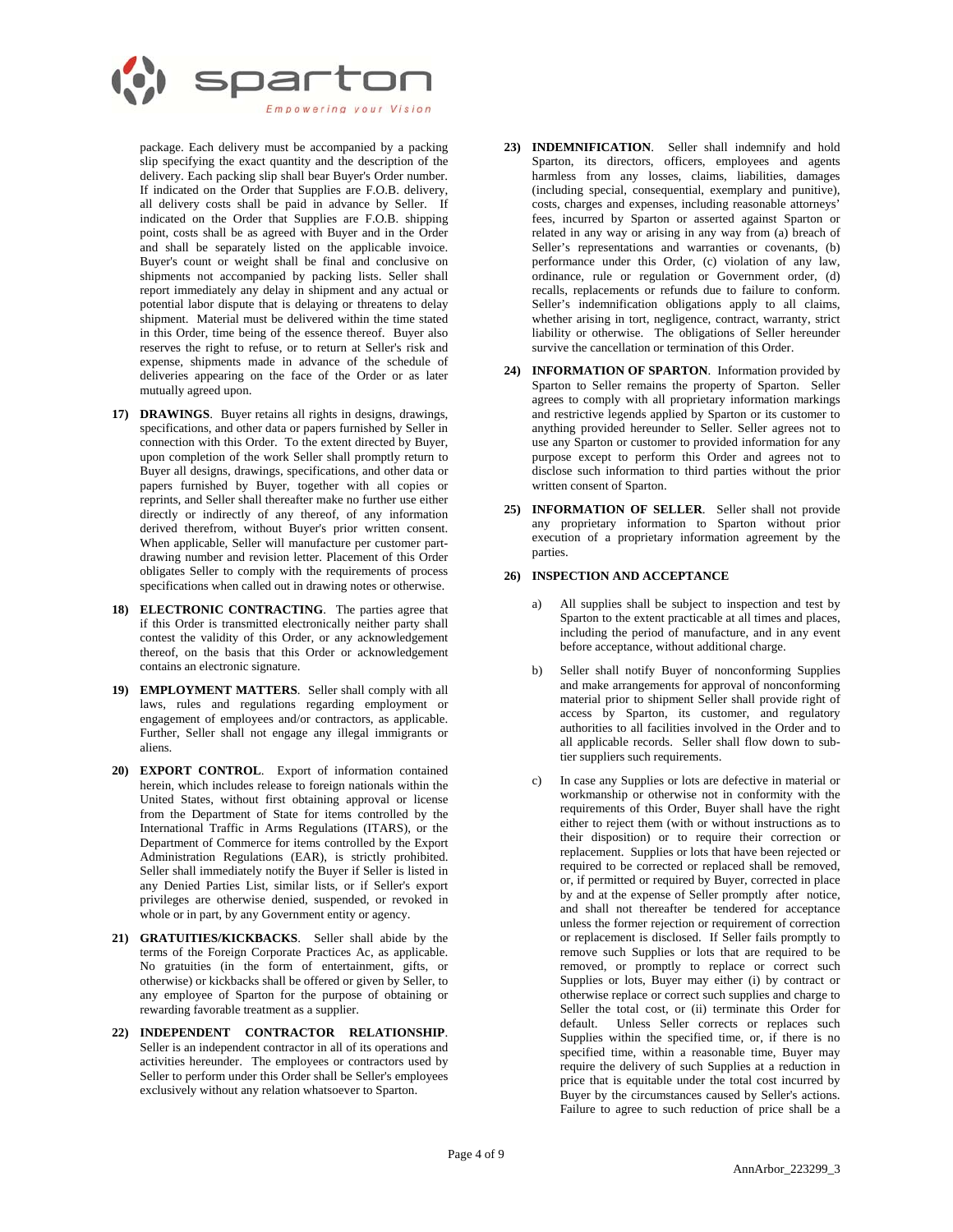

dispute concerning a question of fact. By accepting this Order, Seller agrees to respond in a timely manner to any and all request for corrective action resulting from rejection of Seller's material. The response must show the specific actions taken by the Seller to prevent recurrence of the problem.

- If Sparton is on the premises of Seller or a subcontractor makes any inspection or test, Seller without additional charge shall provide all reasonable facilities and assistance for the safety and convenience of Sparton's inspectors. If such inspection or test is made at a point other than the premises of Seller or a subcontractor, it shall be at the expense of Sparton except as otherwise provided in this Order; provided that in case of rejection Buyer shall not be liable for any reduction in value of samples used in connection with such inspection or test. All inspections and tests by Buyer shall be performed in such a manner as not to delay the work unduly. Buyer reserves the right to charge to Seller any additional cost of any inspection and test when Supplies are not ready at the time such inspection and test is requested or when re-inspection or re- test is necessitated by prior rejection. Acceptance or rejection of the Supplies shall be made as promptly as practicable after delivery, except as otherwise provided in this Order; but failure to inspect and accept or reject Supplies shall neither relieve Seller from responsibility for such Supplies as are not in accordance with the Order requirements nor impose liability on Sparton therefor.
- e) The inspection and test by Buyer of any Supplies or lots thereof does not relieve Seller from any responsibility regarding defects or other failures to meet the Order requirements that may be discovered before acceptance.
- f) Seller shall provide and maintain an inspection system acceptable to Buyer covering the supplies hereunder. Record of all inspection work by the Seller shall be kept complete and available to Buyer during the performance of this Order or per the applicable Sparton Procurement Standard referenced below, whichever is greater and for such longer period as may be specified elsewhere in this Order.

## **27) INSURANCE.**

- a) Seller, at its expense, shall obtain and maintain insurance coverage as required by law or requested by Sparton with such insurance carriers and in such amounts as are reasonably acceptable to Sparton. Upon the request of Sparton, Seller shall furnish certificates of insurance setting forth the applicable coverage. All such policies shall provide that the coverage thereunder shall not be terminated without at least 30 days prior written notice to Sparton.
- b) Seller also shall require all subcontractors who will perform work on a Government installation to procure and maintain the insurance required by Sparton during the entire period of performance. Seller shall furnish (or assure that there has been furnished) to Buyer a current Certificate of Insurance meeting the requirements of a) above for each such first-tier subcontractor, at least five (5) days before entry of each such subcontractor's personnel on the Government installation.
- **28) LIENS**. Seller agrees to deliver to Buyer the Supplies free and clear of all liens, claims, and encumbrances.
- **29) NEW MATERIALS**. The Supplies shall consist of new materials, not used, or reconditioned, remanufactured, or of such age as to impair its usefulness or safety.
- **30) NOTICE OF LABOR DISPUTES**. Whenever Seller has knowledge that any actual or potential labor dispute is delaying or threatens to delay the timely performance of this Order, Seller shall give notice immediately thereof, including all relevant information with respect thereto, to Buyer. Seller agrees to insert the substance of this clause, in any subcontract hereunder as to which a labor dispute may delay the timely performance of this Order; except that each such subcontract shall provide that in the event its timely performance is delayed or threatened by delay by any actual or potential labor dispute, the subcontractor shall immediately notify his next higher tier subcontractor, or Buyer, as the case may be, of all relevant information with respect to such dispute.
- **31) OFFICIALS NOT TO BENEFIT.** No members of or delegates to Congress, or Resident Commissioner, shall be admitted to any share or part of this Order or to any benefit that may arise therefrom.
- **32) PRICE**. The price specified in the Order shall include all costs, charges and expenses for packing, boxing, loading, taxes (including sales, use, excise or other duties or taxes payable in any country where production or delivery occurs), duties and all other charges of any kind which either party is required to pay with respect to the manufacture, sale, and delivery to the "F.O.B. point" or other delivery point specified in the Order. Seller shall be responsible for any costs, charges, taxes or expenses not included in the price specified in the Order. Seller warrants that the prices on this Order will not be in excess of the permissible prices established pursuant to law and pertinent Government regulations and in effect on the date hereof or on the dates of delivery; and if hereafter it is found that said prices have been exceeded, Seller agrees to reduce the prices charged and to refund the excess payments made, retroactively, to conform to the applicable law and regulations.
- **33) SELLER'S PROCESSES**. Any unpatented knowledge or information concerning Seller's products, methods, or manufacturing processes that Seller may disclose to Sparton incident to the manufacture of the material or work covered by this Order shall, unless otherwise specifically agreed in writing, be deemed to have been disclosed as a part of the consideration for this Order, and Seller agrees not to assert any claim (other than a claim for patent infringement) against Buyer by reason of Buyer's use or alleged use thereof.
- **34) QUALITY CONTROL SYSTEM**. Seller shall provide and maintain quality control in compliance with the requirements identified in the following applicable Sparton Procurement Standards:
	- a) PE-5590-AER: Aerospace Products
	- b) PE-5590-MED: Medical products
	- c) PE-5590-GOV/IND: Government I Industrial Products

### **35) PACKING AND SHIPPING INSTRUCTIONS.**

a) Packaging shall be Standard Commercial unless otherwise noted. Seller warrants that all shipments under this Order are made in compliance with all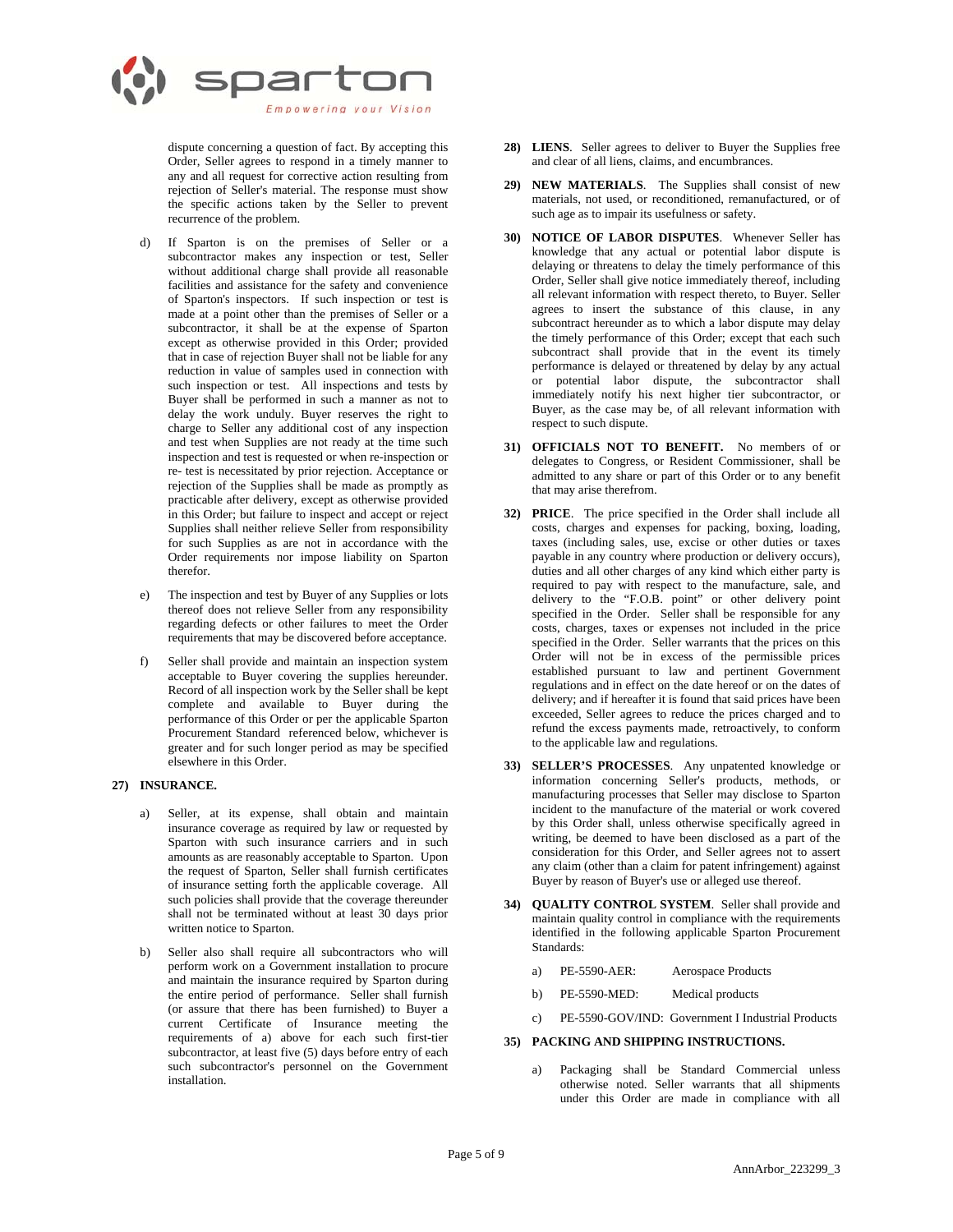

applicable Federal and State hazardous materials tariffs/regulations. A packing slip must accompany each shipment. Buyer's count will be accepted as final and conclusive. Seller shall mark containers or packages with necessary lifting, loading, and shipping information, including the Buyer's Order number, item number, dates of shipment, and the names and addresses of consignor and consignee. If Seller's supplier makes a shipment, Seller's name must be shown on the packing list in addition to Buyer's Order number, bulk number, part number or code number, and delivery point number, if applicable. Bill of lading and advice of shipment must be sent as soon as material is forwarded, giving the correct Order number, part or requisition numbers, description of material, and full forwarding information. Supplies arriving without proper notice will be held up until the desired information is received and all demurrage will be charged to Seller's account. All Supplies must be forwarded in accordance with routing specified in this Order or additional instructions issued by Buyer. F.O.B. origin shipments will not be insured. Seller will declare value only on shipment to released ratings and then only at a maximum value applicable to the lowest published rating.

- b) Unless otherwise specified, delivery shall be FOB Origin.
- **36) SPECIFICATIONS**. Any manufacturing or other specifications referred to in this Order are hereby made a part hereof as if fully set forth herein.
	- a) All Supplies furnished must conform to Buyer's specifications where indicated.
	- b) If blueprint is specified on the Order, do not proceed without it.
	- c) Supplies made in accordance with Buyer's specifications and drawings shall not be furnished or quoted to any other person or concern; provided, however, Seller may produce items for direct sale to the Government where the Government has the right to use the equipment, tools, gauges, designs, drawings, engineering data, or other technical or proprietary information furnished by Sparton, which are required to produce the item. All specifications, drawings, tools, jigs, dies, fixtures, materials, and other items furnished by Sparton shall be delivered to Buyer immediately upon request. None of the work contemplated as being performed by Seller under this Order shall be subcontracted without the prior written consent of Buyer.
- **37) TERMS AND INVOICES**. Invoices shall (a) be rendered in duplicate; (b) cover not more than one Order; (c) be rendered with Order number noted thereon; (d) be sent to the address thereon. Invoices, shipping notices, and bills of lading are to be mailed within twenty-four (24) hours after shipment. It is understood that any cash discount period shall be computed from date of receipt by Buyer of acceptable invoice or material, whichever is later. On all prepaid shipments chargeable to Buyer, Seller shall attach the transportation receipt to invoice. On invoices returned for correction, any cash discount period will date from the receipt of the corrected invoice.

# **38) TITLE AND RISK OF LOSS.**

- a) Unless this Order specifically provides for earlier passage of title, title to Supplies covered by this Order shall pass to Buyer upon formal acceptance, regardless of when or where Buyer takes physical possession.
- b) Unless this Order specifically provides otherwise, risk of loss or damage to Supplies covered by this Order shall remain with the Seller until and shall pass to Buyer upon:
	- (i) Delivery of the Supplies to a carrier, if transportation is F.O.B. origin;
	- (ii) Acceptance by Buyer or delivery of possession of the Supplies to Buyer at the destination specified in this Order, whichever is later, if transportation is F.O.B. destination.
	- (iii) Notwithstanding i) above, the risk of loss of or damage to Supplies that so fail to conform to the Order shall remain with Seller until cure or acceptance, at which time i) above shall apply.
- **39) TERMINATION GENERAL**. Sparton may terminate the performance of work under this Order, in whole or from time to time in part, whenever it shall determine that such termination is in the best interests of Buyer. Any such termination shall be effected by delivery to Seller of a notice of termination specifying the extent to which performance of work under this Order is terminated and the date upon which such termination becomes effective. If such notice does not indicate the termination is pursuant to Section herein entitled "Termination for Convenience," or the section herein entitled, "Default," Buyer shall have the right to so indicate with a reasonable time thereafter not to exceed thirty (30) days.

### **40) TERMINATION FOR CONVENIENCE.**

- a) After receipt of a notice of termination and except as otherwise directed by Buyer, Seller shall:
	- (i) Stop work under the Order on the date and to the extent specified in the notice of termination;
	- (ii) Place no further orders or subcontracts for materials, services, or facilities, except as may be necessary for completion of such portions of the work under the Order as may not be terminated;
	- (iii) Terminate all Orders and subcontracts to the extent that they relate to the performance of any work terminated by the notice of termination;
	- (iv) Assign to Buyer, in the manner and to the extent directed by Buyer, all of the right, title, and interest of Seller under the orders or subcontracts so terminated;
	- (v) Settle all outstanding liabilities and all claims arising from such termination of orders and subcontracts subject to the approval or ratification of Sparton to the extent it may require, which approval or ratification shall be final for all purposes of this clause;
	- (vi) Transfer title and deliver in the manner, to the extent, and at the times directed by Buyer of:
		- (1) the fabricated or un-fabricated parts, work in process, completed work, supplies, and other material produced as a part of, of acquired in connection with the performance of, the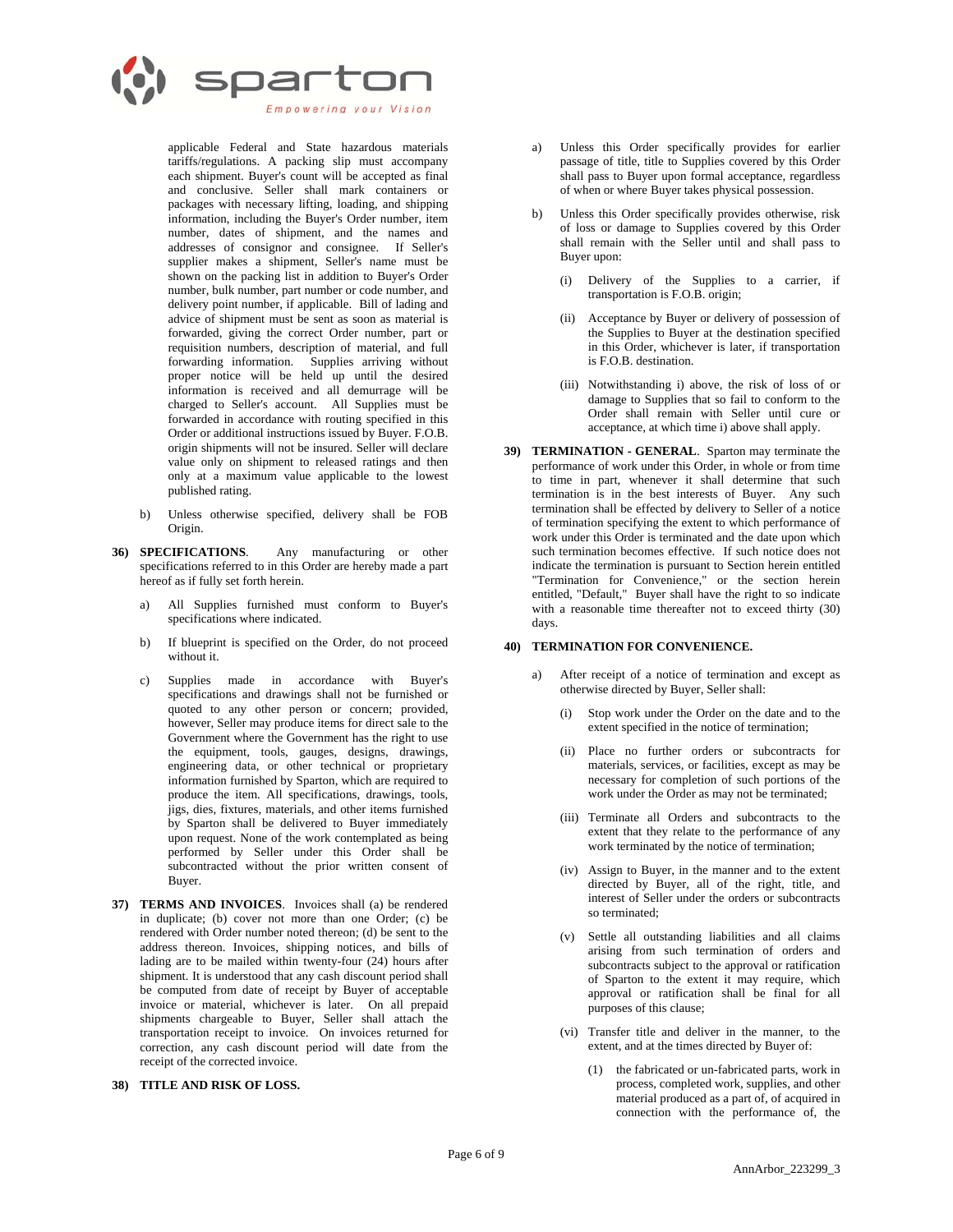

work terminated by the notice of termination, and

- (2) the completed or partially completed plans, drawings, information, and other property that if the Order had been completed, would be furnished to Buyer.
- (vii) Use best efforts to sell in the manner, to the extent, at the time, and at the price directed or authorized by Buyer, any property of the types referred to in (vi) above; provided, however, that Seller:
	- (1) shall not be required to extend credit to any purchaser, and
	- (2) may acquire any property under the conditions prescribed by and at a price or prices approved by Buyer; and provided further that the proceeds of any such transfer or disposition shall be applied in reduction of any payments to be made by Buyer to Seller under this Order or shall otherwise be credited to the price or cost of the work covered by this Order or paid in such other manner as Buyer may direct;
- (viii) Complete performance of such part of the work as shall not have been terminated by the notice of termination; and
- (ix) Take such action as may be necessary or as Buyer may direct for protection and preservation of the property related to this Order that is in the possession of Seller or subcontractors.
- b) After receipt of a notice of termination, Seller shall submit to Buyer any termination claim, in the form and with the certification prescribed by Buyer. Such claim shall be submitted promptly, but not later than three (3) months from the effective date of termination, unless one or more extensions in writing is granted by Buyer, upon request of Seller made in writing within such three month period or authorized extensions thereof. However, if Buyer determines that the facts justify such action, Buyer may receive and act upon any such termination claim at any time after such three-month period or any extension thereof. Upon failure of Seller to submit its termination claim within the time allowed, Buyer may determine, on the basis of information available to Buyer, the amount, if any, due to Seller in respect to the termination and such determination shall be final. After Buyer has made a determination under this paragraph, Sparton shall pay Seller the amount so determined.
- Subject to the provisions of paragraph (a), Seller and Buyer may agree that the whole or any part of the amount or amounts to be paid to Seller by reason of the total or partial termination of work pursuant to this clause, and Buyer shall pay the agreed amount or amounts; provided, that such agreed amount or amounts, exclusive of settlement costs, shall not exceed the total contract price as reduced by the amount of payments otherwise made and as further reduced by the contract price of work not terminated. Nothing in paragraph (Sd) below prescribing the amount to be paid to Seller in the event of the failure of Seller and Buyer to agree upon the whole amount to be paid to Seller by reason of the termination of work pursuant to this

clause shall be deemed to limit, restrict, or otherwise determine or affect the amount or amounts that may be agreed upon to be paid to Seller pursuant to this paragraph (c).

- d) In the event of the failure of Seller and Buyer to agree as provided in paragraph (c) upon the amount to be paid to Seller by reason of the termination of work pursuant to this clause, Buyer shall pay to Seller the amounts determined by Buyer as follows, but without duplication of any amounts:
	- (i) For completed Supplies accepted by Buyer and not paid for, a sum equivalent to the aggregate price for such Supplies computed in accordance with the price or prices specified in the Order, appropriately adjusted for any saving of freight or other charges.
	- (ii) The total of:
		- (1) The cost of such work, including initial costs and preparatory expenses allocable thereto, exclusive of any costs attributable to supplies paid or to be paid for under  $(d)(i)$ above; and
		- (2) The cost of settling and paying claims arising from the termination of work under subcontracts or Orders as provided in paragraph  $(a)(v)$  above, exclusive of the amounts paid or payable on account of Supplies furnished by the subcontractor before the effective date of the Notice of Termination of work under this Order, which amount shall be included in the cost on account of which payment is made; and
		- (3) The total sum to be paid to Seller under  $(d)(i)$  and  $(d)(ii)$  above shall not exceed the total contract price reduced by the amount of payments otherwise made and as further reduced by the contract price of work not terminated. Except for normal spoilage and except to the extent that Buyer shall have otherwise expressly assumed the risk of loss. There shall be excluded from the amounts payable to Seller the failure value as determined by Buyer of property that is destroyed, lost, stolen, or damaged so as to become undeliverable.

The obligation of Buyer to make any payments under this clause shall be subject to deductions with respect to (i) all unliquidated advance other payments on account therefore made to Seller applicable to the terminated portion of this Order, (ii) and claim that Buyer may have against Seller, in connection with this Order, and (iii) the agreed price for, or the proceeds of sale of, any materials, supplies, or other things retained by Seller, or sold, and not otherwise recovered by or credited to Buyer.

Buyer may make partial payments and payments on account against costs incurred by Seller in respect to the terminated portion of the Order whenever in the opinion of Buyer the aggregate of such payments shall be within the amount to which Seller will be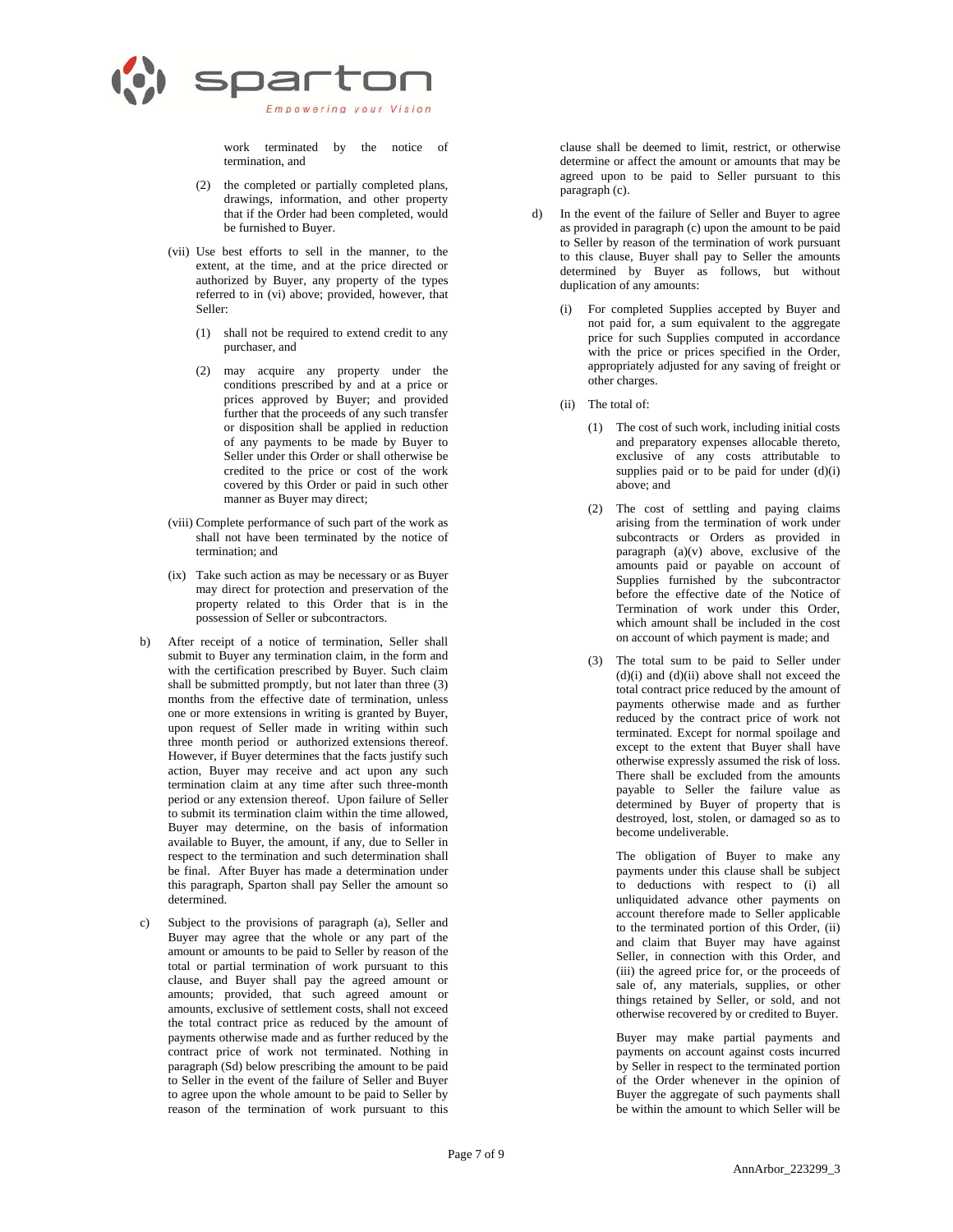

entitled hereunder. If the total of such payments is in excess of the amount finally agreed upon or determined to be due under this clause, such excess shall be payable by Seller to Buyer upon demand, together with interest computed at the rate of a 6% per annum for the period from the date incurred.

- **41) TOOLING AND FIXTURES**. All Sparton purchased tooling, (hard, soft, and/or electronic) and test fixtures are the property of Sparton. Tooling and fixtures should not be used for any purpose other than the manufacture of Supplies. Sparton purchased tooling and fixtures may not be destroyed or transferred without the written permission of Sparton. All such articles are to be maintained in good working condition and fully covered, with insurance, without expense to Sparton. Seller will deliver to Sparton, at Seller's expense, upon request such articles in good working condition Such articles are to be used for the exclusive production of Sparton.
- **42) TRADE REQUIREMENTS**. This Order is subject to compliance with all applicable export, import, customs and trade-related laws and regulations and Seller understands that it is responsible for implementing procedures to ensure its material compliance with all such guidelines. Seller acknowledges that it is knowledgeable about all such laws and agrees to comply with the same as applicable. Seller is responsible for determining the appropriate country of origin ("CO") for the Supplies and for marking Supplies in English in accordance with applicable U.S. Customs Regulations. Further, Seller will cooperate fully with Buyer in supplying data to facilitate Buyer's origin reporting requirements and qualification for preferential origin programs such as NAFTA, IFTA, FMF, EXIM and the like.

The following trade data elements must be able to be printed out or be capable of being transferred electronically on each commercial invoice prior to shipment: Country of Origin; Import Country HTS Classification; ECCN; License; Destination Control Statement; Buyer Part Number; Appropriate INCOTERM.

Further, Seller must maintain, and reproduce upon demand, all documentation relating to the international transport of goods for a period of not less than one year from the date of each shipment. All such record keeping will comport with the legal requirements of the Government and other nations.

Seller will provide written notice to Buyer in the event of an action by the Government or other government customs/export authorities that relates specifically to goods or services provided to Buyer by Seller.

- **43) ROHS AND/OR PB-FREE (LEAD FREE)**. Seller is committed to support those customers requiring RoHS and/or Pb-free (Lead free) compliant components. Seller shall use unique part numbers for Lead Free/RoHS on components and a Lead Free/RoHS indicator on applicable packaging.
- **44) WARRANTIES; REIMBURSEMENT**. Seller warrants that at the time of delivery the Supplies will be free from any defects in material or workmanship and will conform to the requirements of this Order. Buyer shall give notice to Seller of any such defect or nonconformance within fourteen (14) months of the delivery of the defective or nonconforming Supplies. If required by Buyer within a reasonable time after such notice, Seller shall with all possible speed correct or replace the defective or nonconforming Supplies or part. When such correction or replacement requires transportation

of the Supplies or part thereof, all shipping costs shall be borne by Seller. The warranty shall then continue as to corrected or replaced Supplies or, if only parts are corrected or replaced, to such corrected or replacing parts, until fourteen (14) months after the date of redelivery. If Buyer does not require correction or replacement of defective or nonconforming supplies, Seller, if required by Buyer within a reasonable time after the notice of defect or nonconformance, shall repay such portion of the subcontract price of the Supplies as is equitable in the circumstances. If correction or replacement is required, Supply shall also repay costs of removal of the supplies from any component, assembly or system into which the supplies may have been incorporated, and reinstallation of non-defective supplies, and cost of return of the supplies.

Seller shall also reimburse Buyer for any incidental and consequential damages caused by such nonconforming supplies including, but not limited to costs, expenses and losses incurred by Buyer: (a) in inspecting, sorting, repairing or replacing such goods; (b) resulting from any production interruptions; (c) conducting any recall campaigns or other corrective actions and (d) claims for personal injury or property damage. This clause shall not limit any rights of Buyer otherwise. Acceptance or payment by Buyer does not relieve Seller of liability for warranties, latent defects, fraud or such gross error or defects as amount to fraud. Buyer shall have the right to reject any goods found not to be in compliance with these warranty provisions, the specifications, or other requirements of this Order.

- **45) WORK ON SPARTON PREMISES**. If Seller's work under this Order involves operations by Seller on Sparton's premises, Seller shall take all necessary precautions or such additional precautions as Sparton may prescribe to prevent the occurrence of any damage to person or property during the progress of such work and shall indemnify Sparton against all loss that may result in any way from an act or omission on the part of Seller, its agents, employees, or subcontractors, except to the extent that such damage is due solely and directly to the negligence of Sparton, and Seller shall maintain such liability, property damage, and employee's liability and compensation insurance as will protect Sparton from said risks and from any claims, including under any workman's compensation or occupational laws, rules or regulations.
- **46) SETOFF**. In addition to rights of setoff and recoupment provided by law, any amounts due to Seller, its subsidiaries or affiliates, shall be considered net of indebtedness or obligations of Seller, its subsidiaries or affiliates, to Sparton (and its subsidiaries and affiliates) and Sparton may setoff or recoup from any amounts due or to become due from Seller, its subsidiaries or affiliates, to Sparton or its subsidiaries and affiliates, however and whenever arising.
- **47) PROPRIETARY INFORMATION; INFRINGEMENT**. All works of original authorship created by Seller in connection with this order are "works made for hire." All Supplies which are created in the course of this Order and all intellectual property rights in such goods are owned by Sparton. Seller grants Sparton an irrevocable, nonexclusive, royalty-free, worldwide license to any technical information, know how, copyrights and patents owned and controlled by Seller necessary for Sparton to have made or make, or use or sell any such goods.
- **48) CONSEQUENTIAL DAMAGES**. In addition to any other rights and remedies of Sparton, Seller shall be liable for any direct, indirect, special, consequential, incidental or